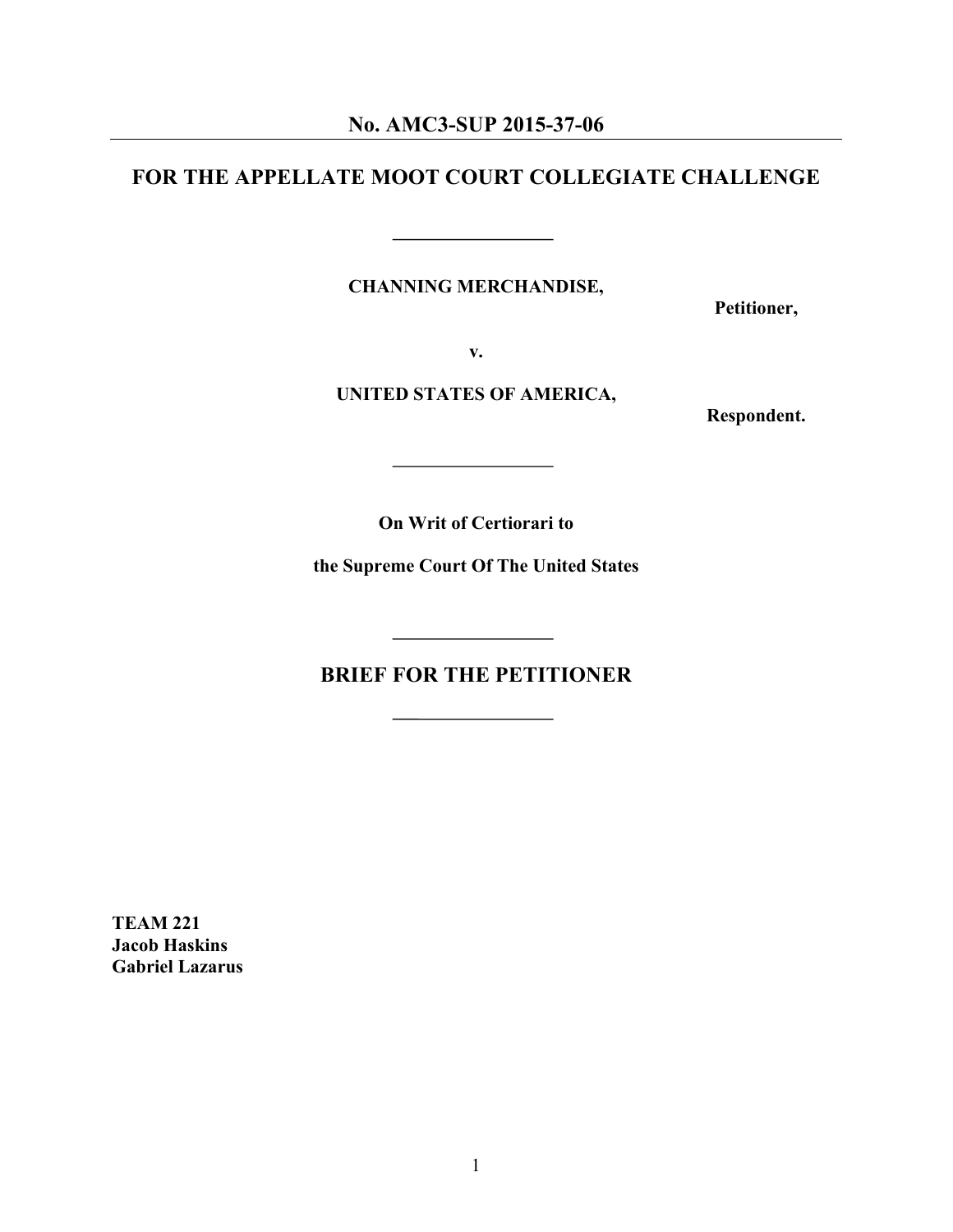### **QUESTIONS PRESENTED**

- 1) Whether the Fourth Amendment permits law enforcement officers to conduct a protective sweep of a home without a warrant when the sweep is not incident to a lawful arrest.
- 2) Whether a law enforcement agent may incorporate specialized experience and knowledge in determining if a container has illegal contraband, thereby justifying a lawful warrantless search under the plain view doctrine.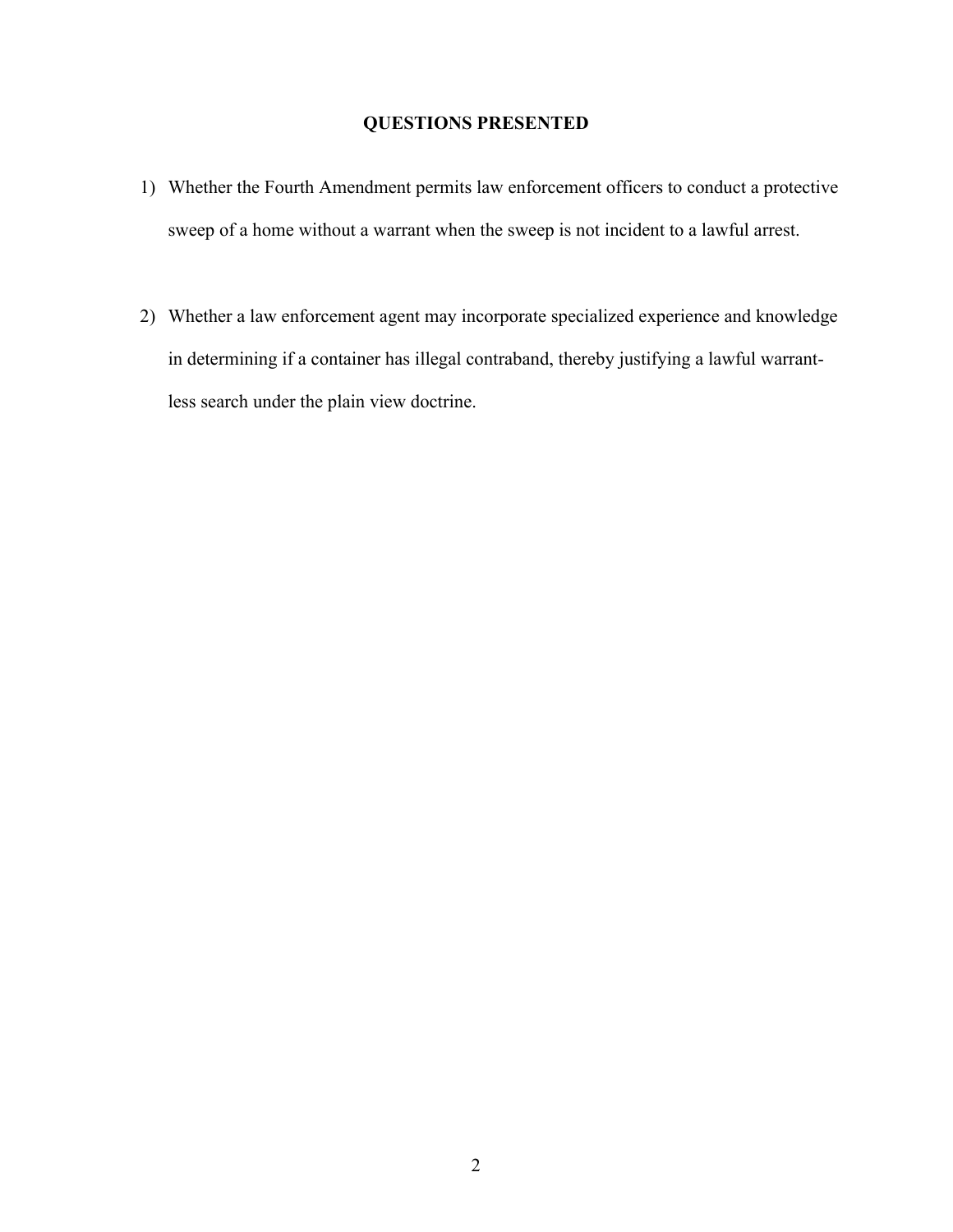## **TABLE OF CONTENTS**

| <b>ARGUMENT</b>                                                                                                        |
|------------------------------------------------------------------------------------------------------------------------|
| 1. THE CIRCUIT COURT ERRED IN HOLDING THE PROTECTIVE                                                                   |
| THE CIRCUIT COURT ERRED IN HOLDING THE SEARCH AND<br>$2^{\circ}$<br>SEIZURE OF THE CANISTER CONSTITUTIONALLY PERMISSI- |
|                                                                                                                        |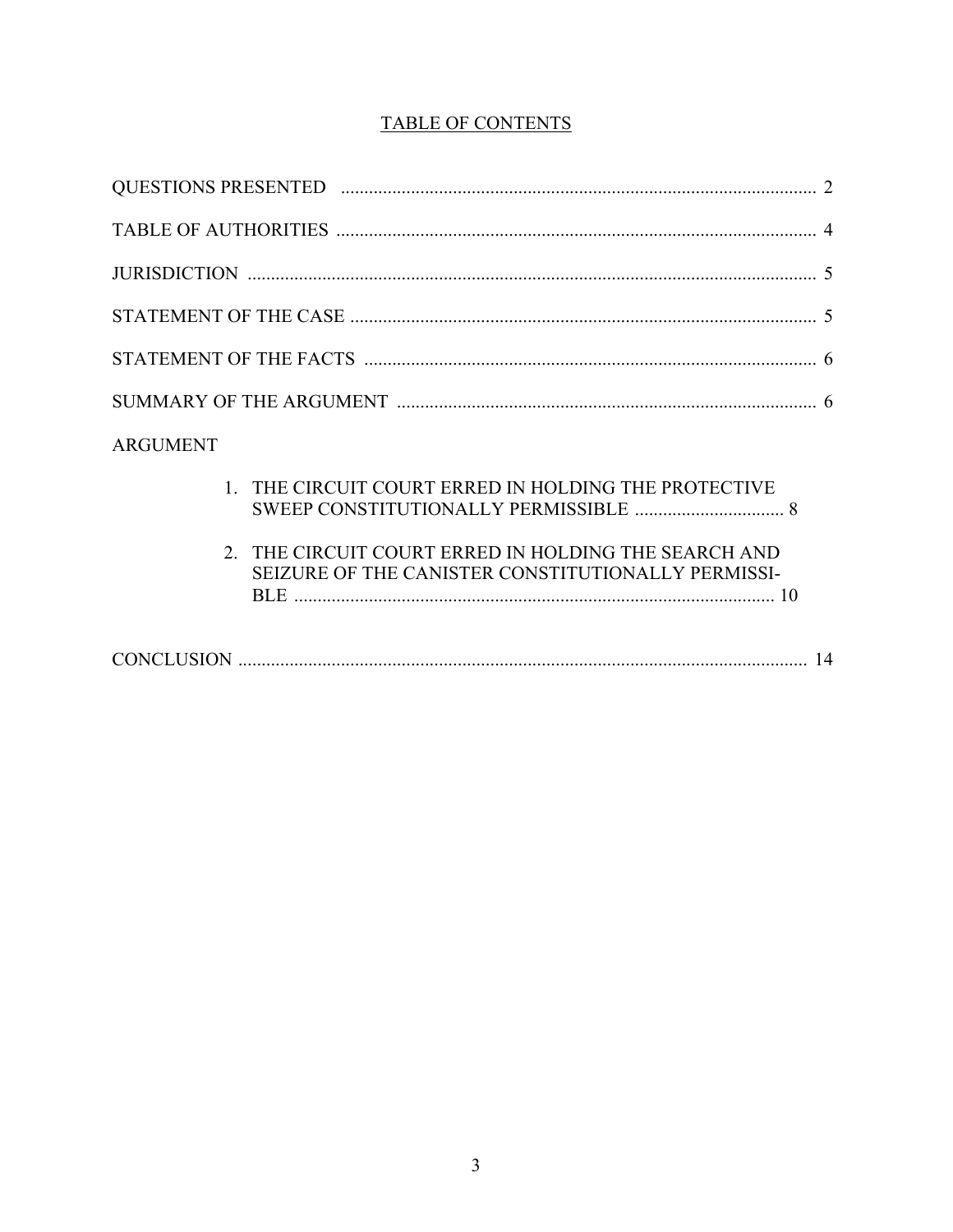## TABLE OF AUTHORITIES

## **CASES CITED**

## **OTHER AUTHORITIES**

| U.S. Const. amend. IV |  |
|-----------------------|--|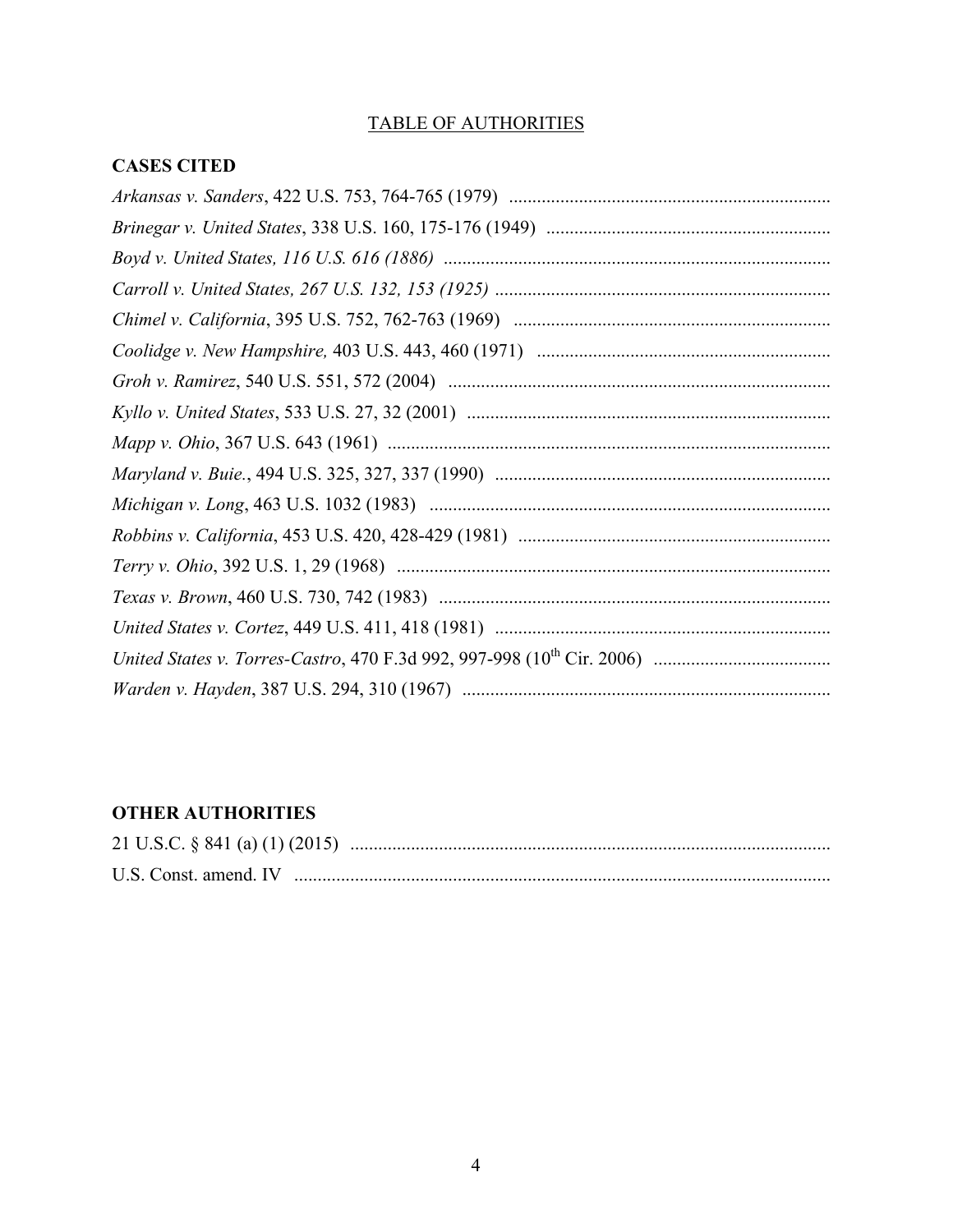#### SUPREME COURT OF THE UNITED STATES CASE No. AMC3-SUP 2015-37-06

CHANNING MERCHANDISE, Petitioner, v.

UNITED STATES OF AMERICA, Respondent.

### BRIEF FOR THE PETITIONER **\_\_\_\_\_\_\_\_\_\_\_\_\_\_\_\_\_\_\_\_\_\_\_\_\_\_\_\_\_\_\_**

**\_\_\_\_\_\_\_\_\_\_\_\_\_\_\_\_\_\_\_\_\_\_\_\_\_\_\_\_\_\_\_**

#### **JURISDICTION**

The United States Supreme Court may review cases from the Twentieth Circuit Court of Appeals if this Court grants a Writ of Certiorari by any party to a civil or criminal case. On June 1, 2013, Petitioner filed a Writ of Certiorari with this Court appealing the verdict in *Channing Merchandise v. United States of America*. R. at 06-51. On June 14, 2013, the Supreme Court of the United States of America granted the Writ for Certiorari. *Id.* at 06-52.

#### STATEMENT OF THE CASE

This action arises out of a dispute as to whether the arrest of the Petitioner, Channing Merchandise, was based on an unconstitutional search and seizure of his home by the Drug Enforcement Agency. On January 5, 2013, Petitioner was convicted of knowingly possessing a controlled substance with intent to distribute in violation of 21 U.S.C. § 841 (a) (1). R. at 06-21. Petitioner then filed an appeal with the United States Court of Appeals for the Twentieth Circuit on January 7, 2013. *Id.* at 06-21. On April 9, 2013, Petitioner filed a brief with the Twentieth Circuit. *Id.* at 06-22. On April 28, 2013, respondent filed a brief with the Twentieth Circuit. *Id.* at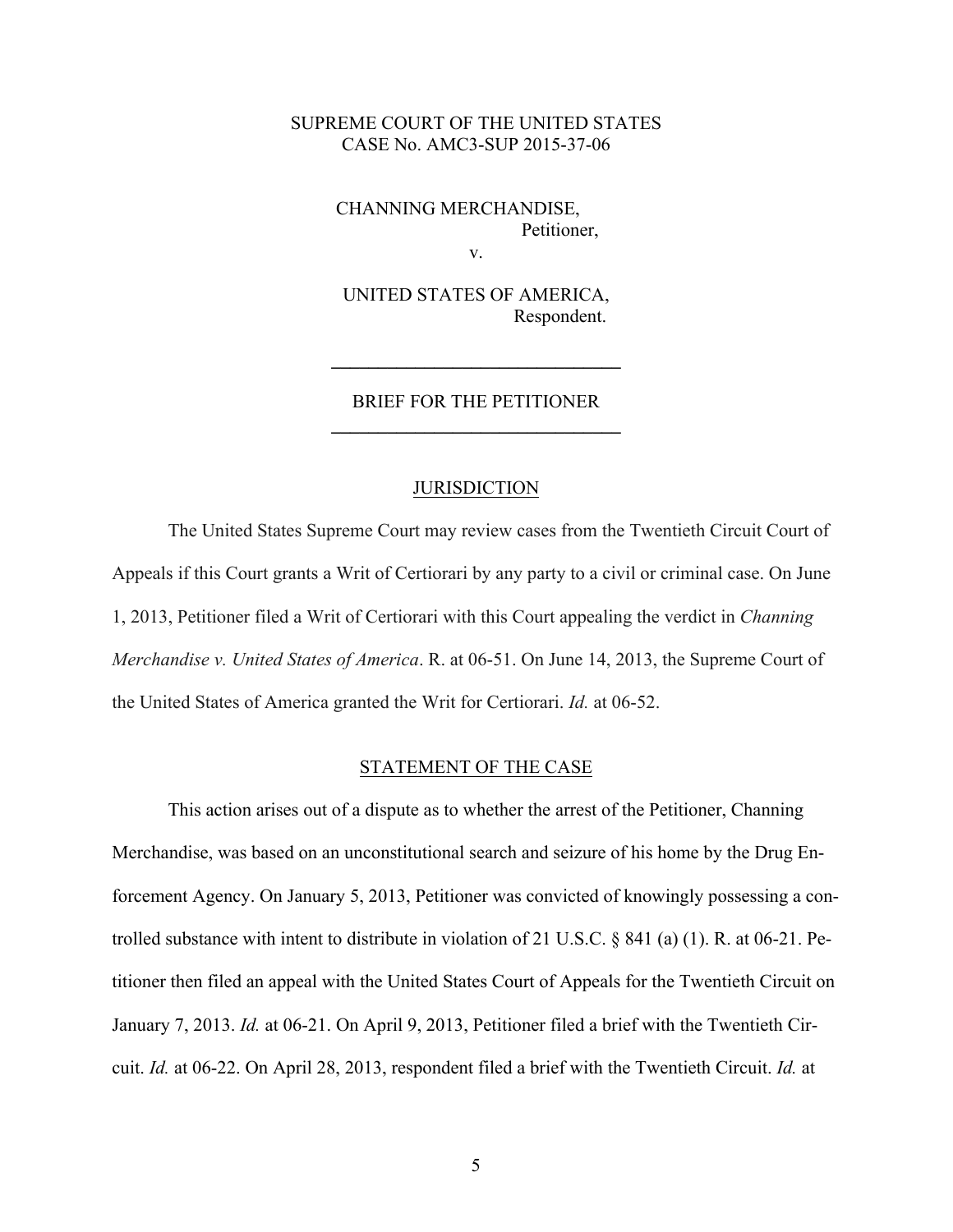06-34. On May 30, 2013, the United States Court of Appeals for the Twentieth Circuit affirmed the decision of the lower court. *Id*. at 06-50. On June 1, 2013, Petitioner filed for a Writ of Certiorari with the Supreme Court of the United States. *Id.* at 06-51. On June 14, 2013, the Supreme Court granted certiorari to the Petitioner. *Id.* at 06-52.

#### STATEMENT OF THE FACTS

On July 15, 2012, two Drug Enforcement Agency officers, Arlo Crimejustice and Hammel Loosecannon, entered the home of Channing Merchandise, suspecting a possible burglary. R. at 06-4. The two found Mr. Merchandise unresponsive on the ground and proceeded to conduct a protective sweep of the home. *Id.* at 06-4. During the sweep, one of the agents opened Mr. Merchandise's closet and found a shaving cream canister on the floor. *Id.* at 06-4. Relying upon knowledge of similar shaving cream canisters being used in the past to conceal illicit substances, Agent Crimejustice proceeded to open the container, which held marihuana. *Id.* at 06-4. The agents then arrested Mr. Merchandise before searching the rest of the house and finding drug paraphernalia. *Id.* at 06-5. Mr. Merchandise was indicted and charged with possession with intent to distribute a controlled substance and conspiracy to possess with intent to distribute a controlled substance. *Id.* at 06-20.

#### SUMMARY OF THE ARGUMENT

This Court should rule that the Drug Enforcement Agency officers violated the Fourth Amendment in their search of the home of Mr. Channing Merchandise, and that any physical evidence recovered during the search be inadmissible. The Fourth Amendment establishes freedom from unreasonable search and seizure, and that an individual be protected at all reasonable costs, particularly in his own home. In order for officers to search an individual's home and seize his property, they must have probable cause and, ideally, a warrant.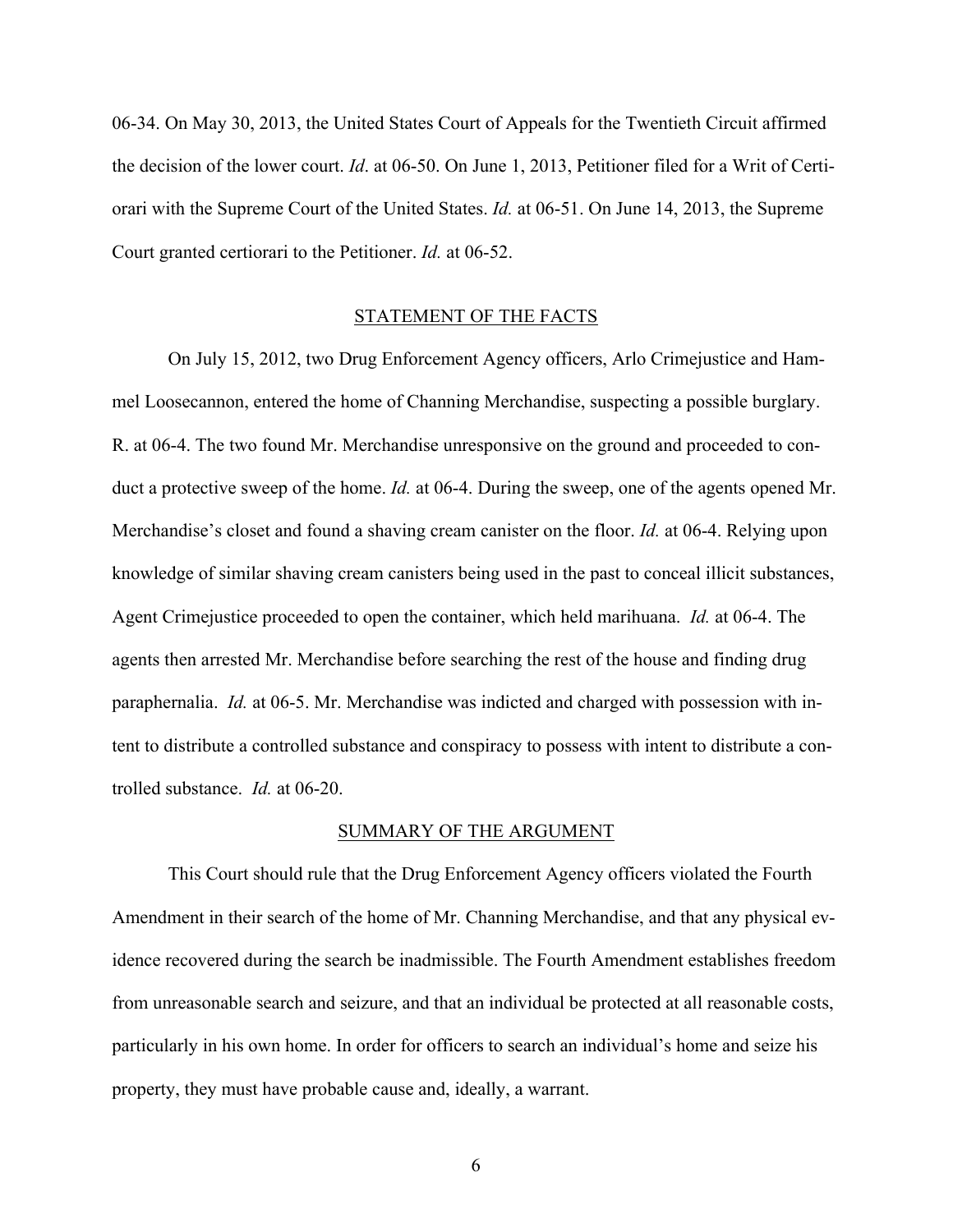The scope of what officers are able to do without probable cause or a warrant is limited. While they are permitted to perform a protective sweep, it must be incident to an arrest and in situations where there is a reasonable likelihood of danger. Additionally, in seizing property without a warrant, the property must be in plain view. Furthermore, it is unconstitutional for an officer to rely on his or her personal specialized knowledge when it is not known to other law enforcement agents. These violations of the Fourth Amendment during the search and seizure in the home of Mr. Merchandise render inadmissible all recovered evidence.

#### ARGUMENT

American citizens are entitled to protection under the Fourth Amendment, which grants the right to be "secure" in one's person and home, thereby prohibiting unreasonable searches and seizures by police officers. See U.S. Const. amend. IV; Boyd v. United States, 116 U.S. 616 (1886). Both the "protective sweep" performed by the agents on Appellant's home, and the search and seizure of Appellant's container were constitutionally impermissible violations of Appellant's Fourth Amendment rights. All physical evidence seized by the government officials is the fruit of the poisonous tree, and because of the violations of Appellant's Fourth Amendment freedoms, the lower court's ruling cannot stand.

The Court has long held a strong preference for searches of a home or property only after a warrant is obtained. Coolidge v. New Hampshire, 403 U.S. 443, 460 (1971) (quoting Carroll v. United States, 267 U.S. 132, 153 (1925)). Additionally, evidence is inadmissible at trial if it was recovered "'by means of a seizure and search which were not reasonably related in scope to the justification for their initiation.'" Terry v. Ohio, 392 U.S. 1, 29 (1968) (quoting Warden v. Hayden, 387 U.S. 294, 310 (1967)). As a result, when the Fourth Amendment is violated in an unreasonable search and seizure, any recovered evidence is inadmissible. Mapp v. Ohio, 367 U.S. 643,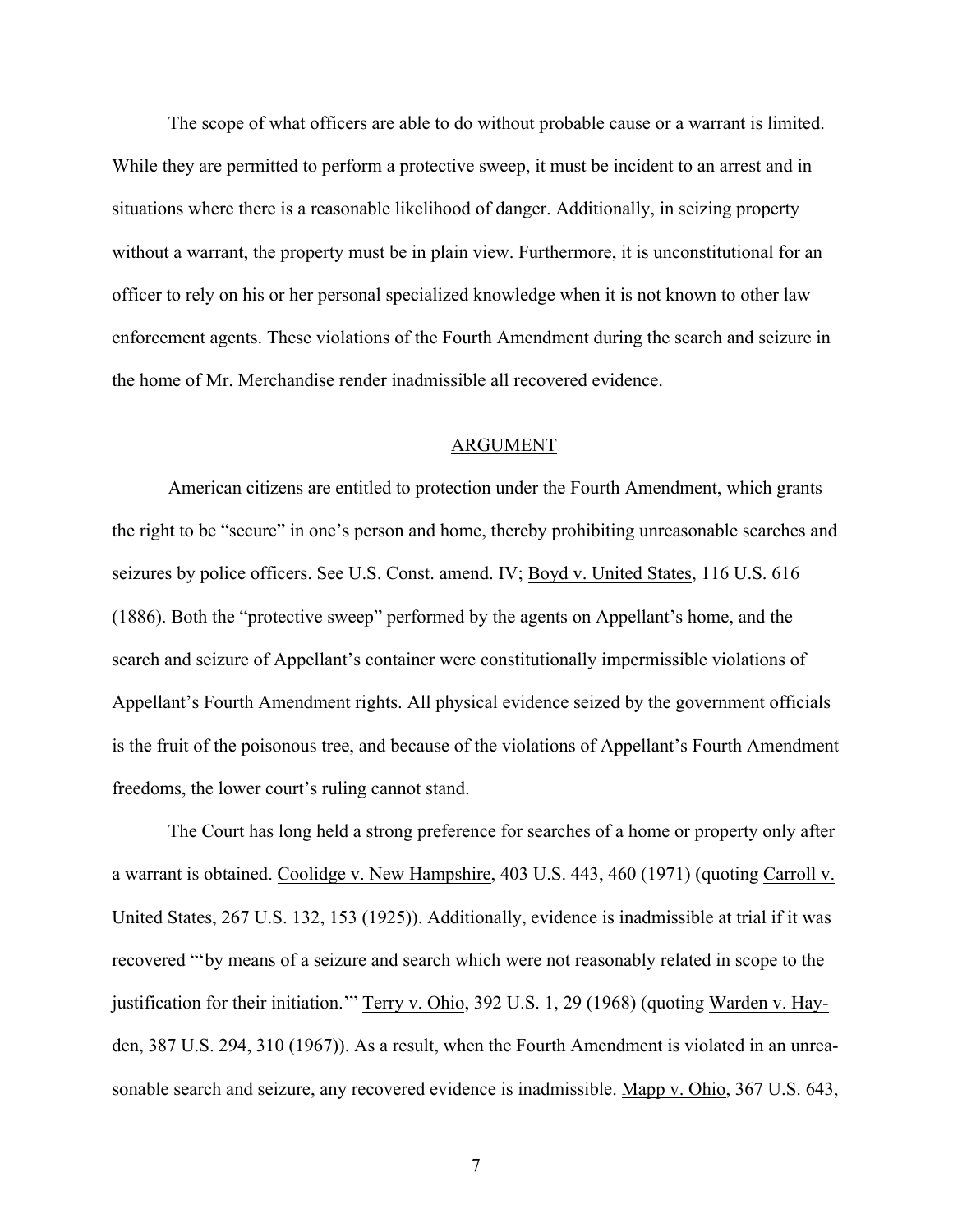655 (1961). Even if the Court were to find that the search in this case was permissible, the shaving canister and its contents fall clearly outside the protective purpose of the search.

# I. THE CIRCUIT COURT ERRED IN HOLDING THE PROTECTIVE SWEEP CONSTITUTIONALLY PERMISSIBLE.

This Court recognizes that "warrantless searches are presumptively unconstitutional." Kyllo v. United States, 533 U.S. 27, 32 (2001). There are, however, several "exceptions to presumptive unreasonableness." Groh v. Ramirez, 540 U.S. 551, 572 (2004). The officers in Appellant's home relied upon the protective sweep doctrine, in which law enforcement officials can conduct "a quick and limited search of premises, incident to an arrest, and conducted to protect the safety of police officers or others," so long as the officers have a "reasonable belief based on specific and articulable facts that the area to be swept harbors an individual posing a danger." Maryland v. Buie, 494 U.S. 325, 327, 337 (1990).

# A. BUIE ONLY PERMITS WARRANTLESS PROTECTIVE SWEEPS OF HOMES THAT ARE INCIDENT TO ARREST

Buie is clear in permitting only protective sweeps incident to arrest. A "protective sweep" is clearly defined by this Court as a "quick and limited search of premises, *incident to arrest.*" Buie, 494 U.S. at 327 (emphasis added). Consequently, there cannot be a "protective sweep" that is not incident to arrest. The Court was clear in Buie that if a defendant is not under arrest, as was the case at the time Agents Crimejustice and Loosecannon searched Mr. Merchandise's house, officers are not permitted to conduct a protective sweep. Furthermore, under Buie, in the instance of an arrest, officers are permitted only to search the area within the immediate control of the arrestee's person. Mr. Merchandise was in the living room of his house, while the officers were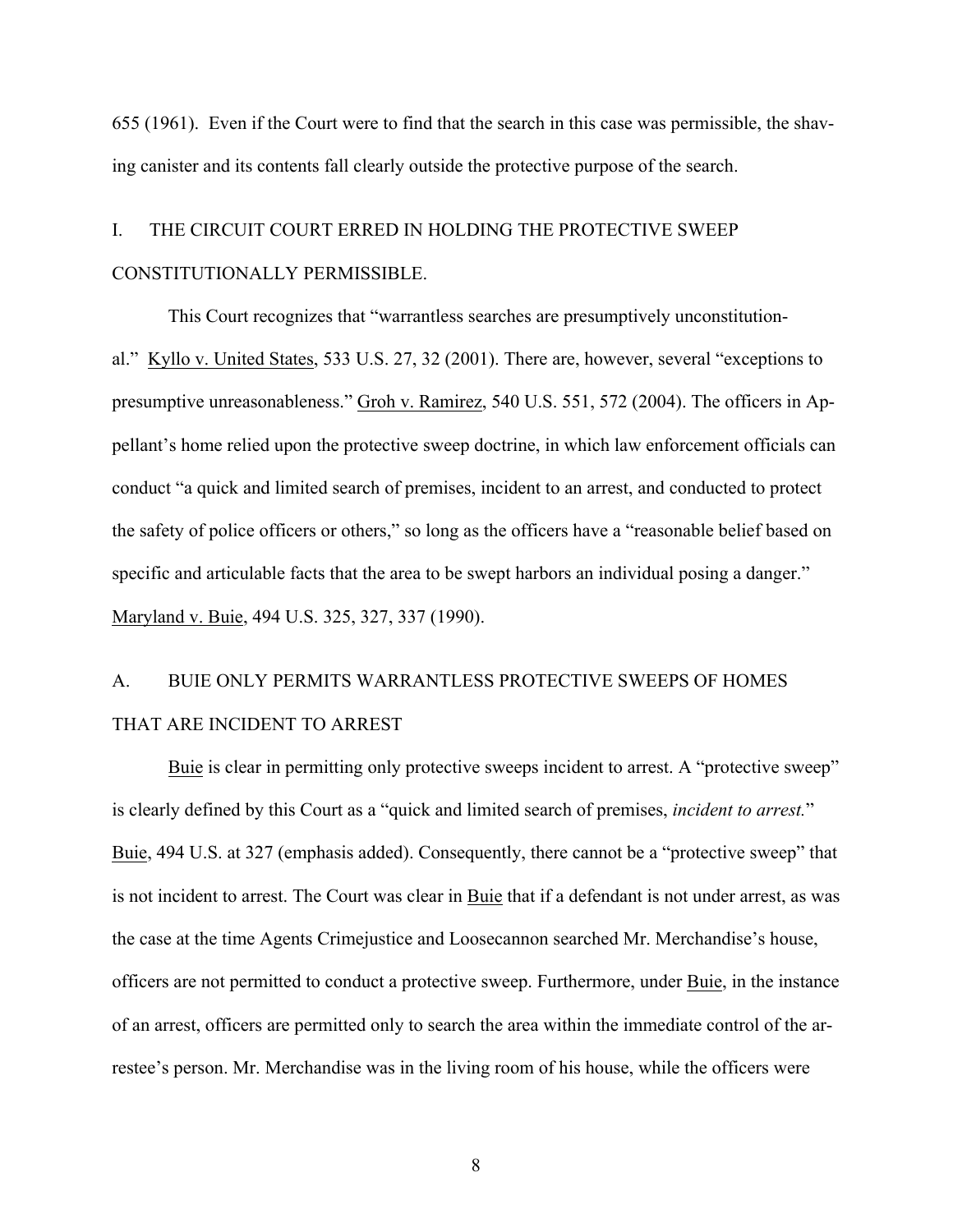searching some distance away in his bedroom. See Chimel v. California, 395 U.S. 752, 762-63 (1969).

While courts have held that reasonable protective sweeps can occur prior to an actual arrest, they have been limited to situations where probable cause prompted the arrest itself. See United States v. Torres-Castro, 470 F.3d 992, 997-98 (10th Cir. 2006). It is incontrovertible that the Appellant was not under arrest at the time of the search. Furthermore, there is no allegation or proof on the part of the Drug Enforcement Agency that probable cause existed to warrant the agents arresting the Appellant prior to the search. It must be established that "the facts and circumstances within [officers'] knowledge and of which they had reasonably trustworthy information [are] sufficient in themselves to warrant a man of reasonable caution in the belief that an offense has been or is being committed." Brinegar v. United States, 338 U.S. 160, 175-76 (1949) (quoting Carroll v. United States, 267 U.S. 132, 162 (1925)) (internal quotation marks omitted).

## B. A PROTECTIVE SWEEP IS UNREASONABLE WITHOUT THE PARTICULAR DANGER POSED BY ARREST SITUATIONS

Buie makes allowance for protective sweeps during arrests because such situations can pose additional threat to arresting officers. There are no grounds to extend Buie to encompass non-arrest instances within a home. Buie allows law enforcement agents to "protect themselves and other prospective victims of violence." Buie, 494 U.S. 325 at 332 (quoting Terry, 392 U.S. 1, 24 (1968)). The rationale of Buie as well as Terry is that officers in dangerous situations should be allowed to conduct reasonable and limited warrantless searches in non-arrest situations to ensure their safety and that of any other individuals who could be threatened by the situation. It is well settled that police are only entitled to conduct narrow, limited searches in *non-arrest situations*, when there is an "articulable and objectively reasonable belief that the suspect is potential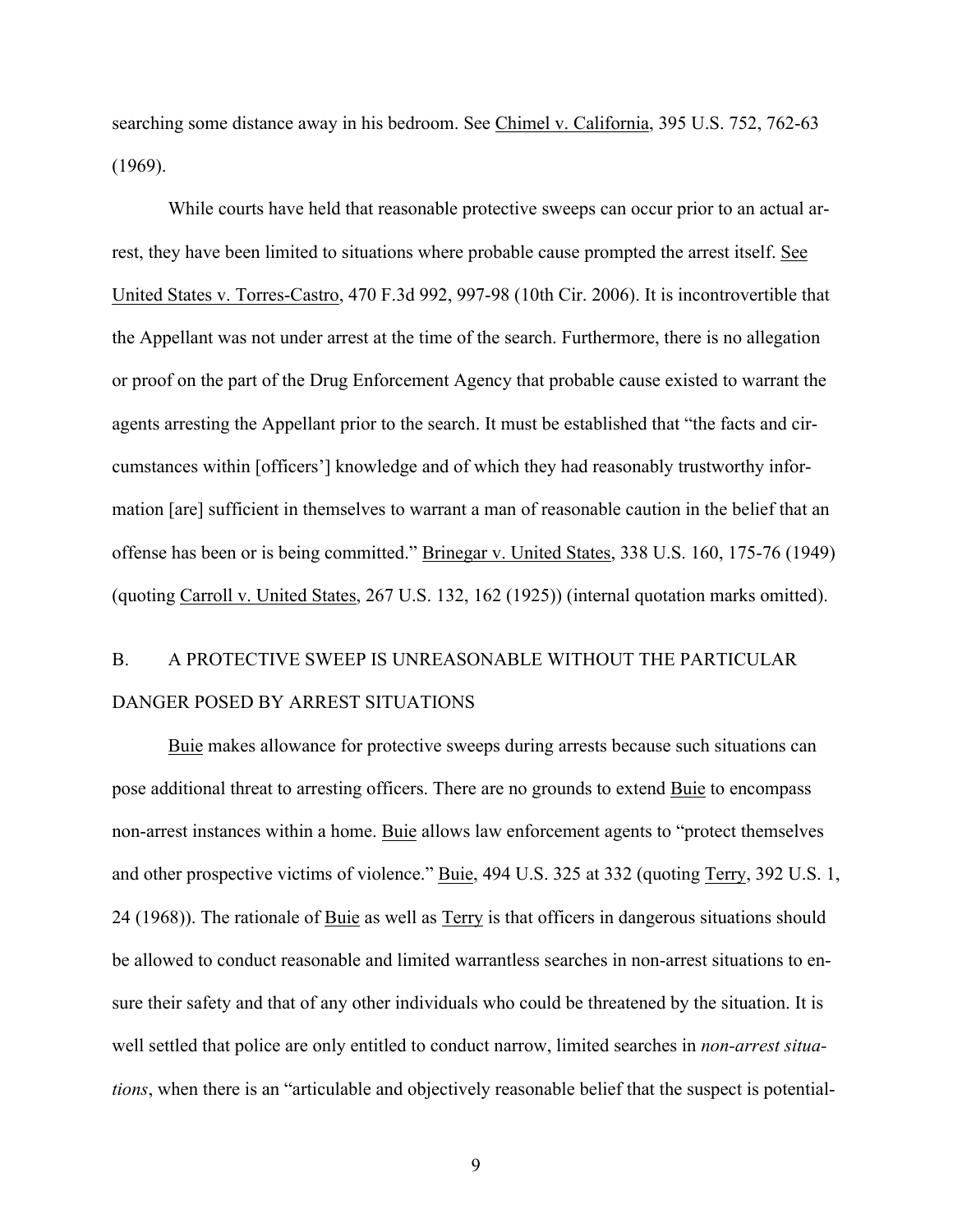ly dangerous." Michigan v. Long, 463 U.S. 1032, 1033 (1983) (emphasis added). In this case, the law enforcement agents were explicitly concerned not with the "suspect" (Mr. Merchandise), but with the possibility of "other people in the house." R. at 06–22.

The Court established a balancing test under Terry to recognize exceptions to requiring warrants for limited frisks. Officers must "balance the need to search (or seize) against the invasion which the search (or seizure) entails. Terry, 392 U.S. at 21. Furthermore, Terry established that officers must be able to "point to specific and articulable facts which, taken together with rational inferences, reasonably warrant intrusion. Terry, 392 U.S. at 21. Buie can be seen as an extension of Terry and Long, with more power being given to officers using the Terry balancing test. Buie held that there is an interest of officers in taking steps to assure themselves that the house in which a suspect is being, or has just been, arrested is not harboring other dangerous individuals. Buie, 494 U.S. at 1097-98. In this case, Appellant had not been arrested and the officers' sweep went beyond the scope of searching for dangerous individuals. Under the Terry balancing test, there were no specific or articulable facts, nor rational inferences, that permitted the officers to enter Appellant's closet.

# II. THE CIRCUIT COURT ERRED IN HOLDING THE SEARCH AND SEIZURE OF THE CANISTER CONSTITUTIONALLY PERMISSIBLE.

# A. THE DOCTRINE OF PLAIN VIEW CANNOT APPLY TO THE CONTENTS OF A SEALED, OPAQUE, GENERIC CONTAINER

Contents of a container found during a warrantless search are generally protected under the Fourth Amendment. Robbins v. California, 453 U.S. 420, 428–429 (1981). Robbins relates to the matter presently before the Court not merely because it established the relevant precedent for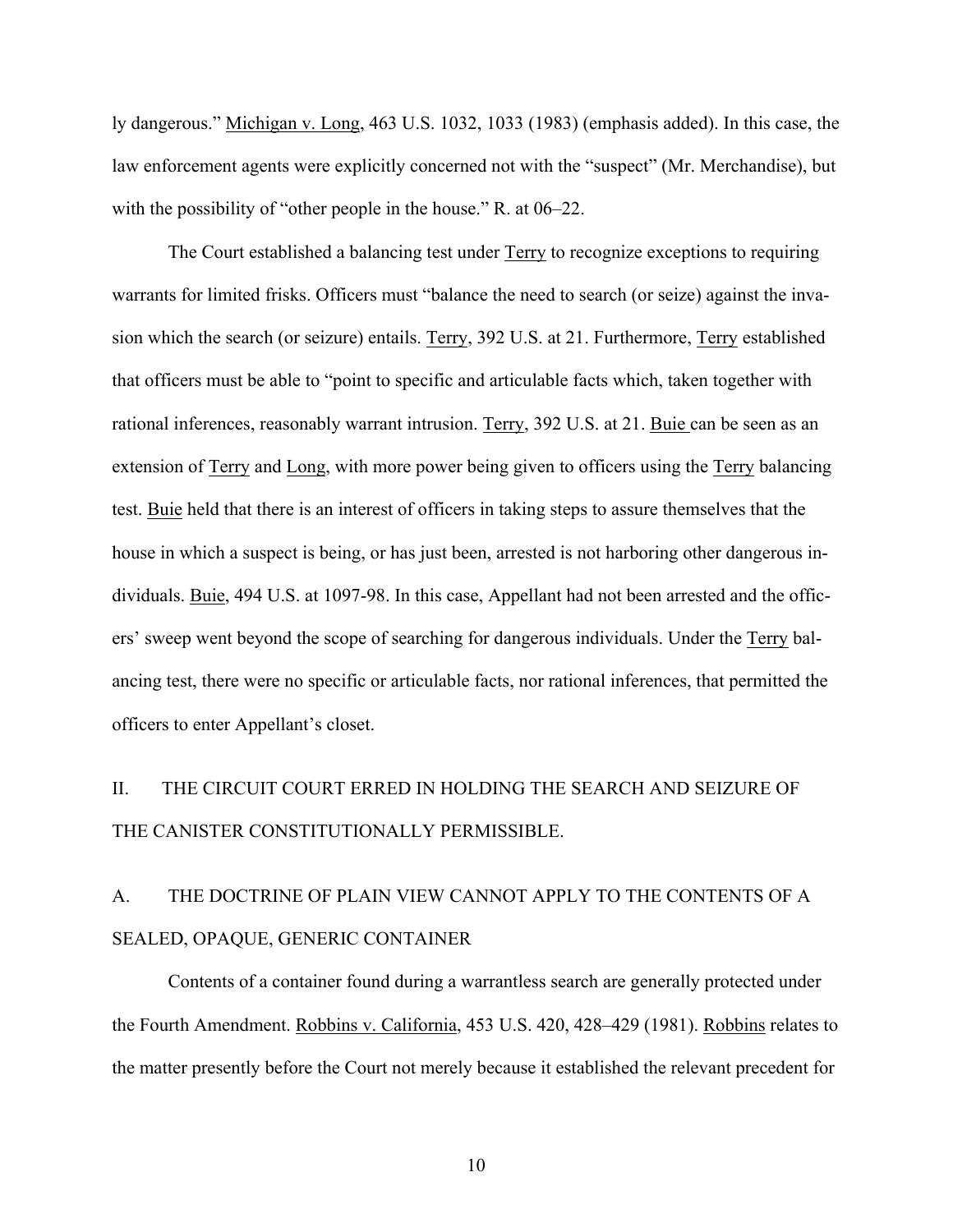containers, but also because Robbins demonstrates how even exigent circumstances surrounding the search cannot override the Fourth Amendment protection afforded to such containers. In Robbins, the police had substantial evidence indicating that the Petitioner was in possession of marihuana. At the time that the police pulled Robbins over, they "smelled marihuana smoke" and found "marihuana as well as equipment for using it" in the passenger compartment. *Id.* at 422. This circumstance prompted the police to search for additional drugs and eventually led to the police opening two sealed opaque packages from the trunk, which each contained a significant quantity of marihuana. Yet despite the fact that the police's search was "lawful," and that the officers had good reason to be looking specifically for marihuana, the court nonetheless ruled that "a container may not be opened without a warrant." *Id.* at 428.

By contrast, agents Crimejustice and Loosecannon had no indication that Mr. Merchandise was in possession of marihuana. At best, the state in which they found Mr. Merchandise and his home indicated only that, in the words of Agent Crimejustice, there was "something or someone in the house." R. at 06-12. Even if the court concludes that the officers acted appropriately in conducting a sweep of the residence, nothing about the scene provided reason to believe that Mr. Merchandise was concealing a controlled substance in his home. If in Robbins, where the officers had good reason to look for marihuana, that probable cause was still insufficient to justify opening the containers, then in this case, given that there was no evidence of drugs, there can be no justification for violating Appellant's privacy.

The Court does recognize two exceptions to Fourth Amendment protections as they apply to the contents of a container. Both exceptions stem from the plain view doctrine. The first exception is for contents that are literally "open to 'plain view'" because the container is transparent or open. Robbins, 453 U.S. 420, 427 (1981); *Cf.* Michigan, 463 U.S., 1032, 1032 (1082), in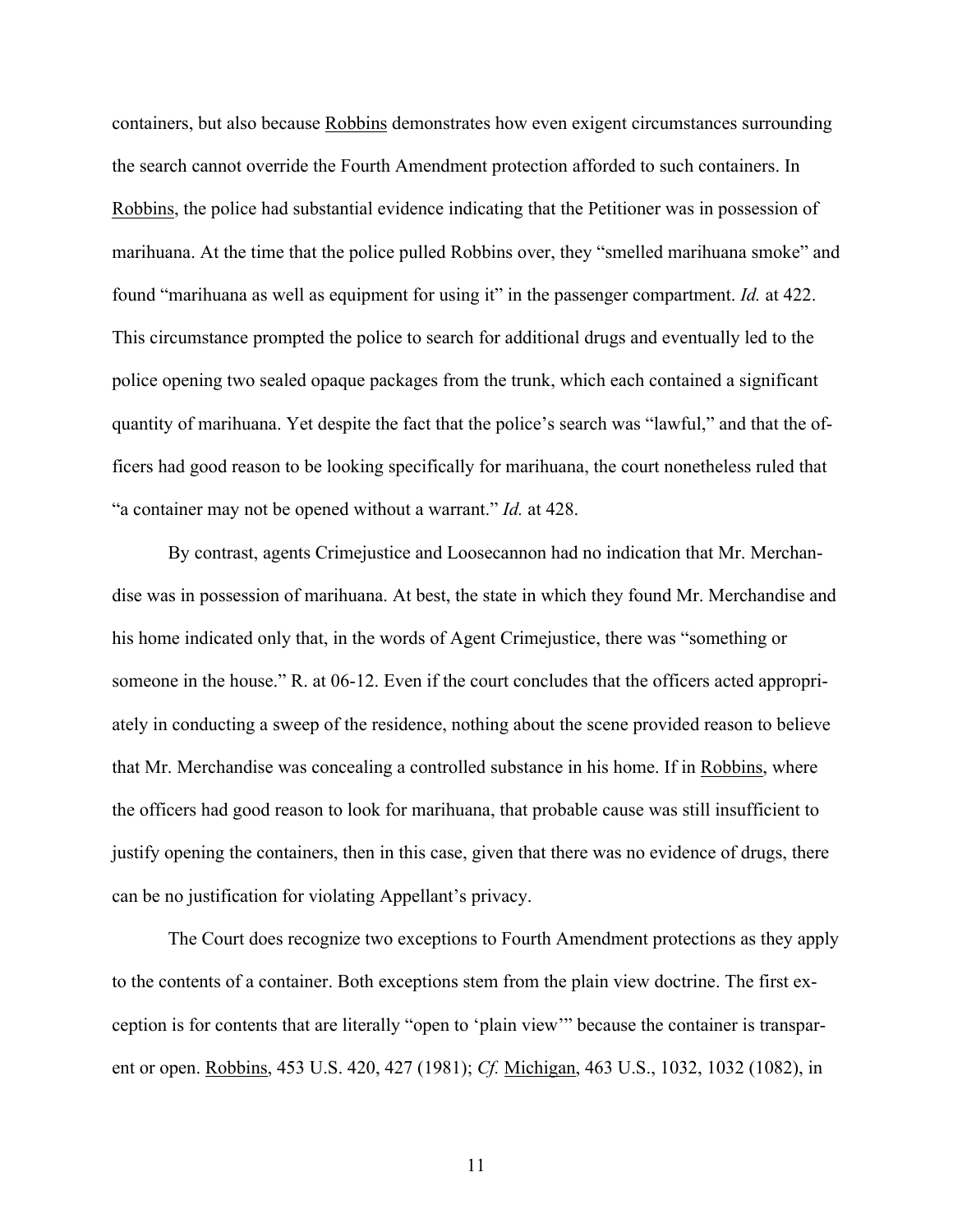which the court held that the seizure of marihuana was reasonable because it was in "an open" pouch." It is undisputed that the shaving cream canister found at Mr. Merchandise's home was opaque and sealed when the police found it, and therefore it does not fall under this first exception.

Second, the Court has found that "some containers... by their very nature cannot support any reasonable expectation of privacy because their contents can be inferred from their outward appearance." Robbins v. California, 453 U.S. 420, 427 (1981) (quoting Arkansas v. Sanders, 422 U.S., 753, 764–765 (1979)). Every party to this case agrees that it was the express purpose of the "Fillette" containers to conceal their contents — i.e., to prevent such inference from their outward appearance to the conclusion that they contained an illicit substance.

# B. SPECIALIZED KNOWLEDGE OF A PARTICULAR OFFICER IS NOT SUFFICIENT GROUNDS FOR INVADING A SUSPECT'S PRIVACY

An individual officer may not use personal knowledge to invade an individual's privacy. The respondent begs to differ with the assertion that the containers, by their very nature, prevented an inference as to their contents. The State asserts that Agent Crimejustice had specialized knowledge about similar containers that put him in a unique position to make such an inference; that this container likely contained illicit contents. The Court has been clear, however, that an individual officer's knowledge is insufficient grounds to make a specialized knowledge exception to the Fourth Amendment.

In establishing whether or not probable cause exists, one must look at "'the evidence... as understood by those versed in the field of law enforcement.'" Texas v. Brown, 460 U.S. 730, 742 (1983) (quoting United States v. Cortez, 449 U.S. 411, 418 (1981)). Put slightly differently in the same ruling, the court held that the standard is that of "'a man of reasonable caution.'" *Id.* at 742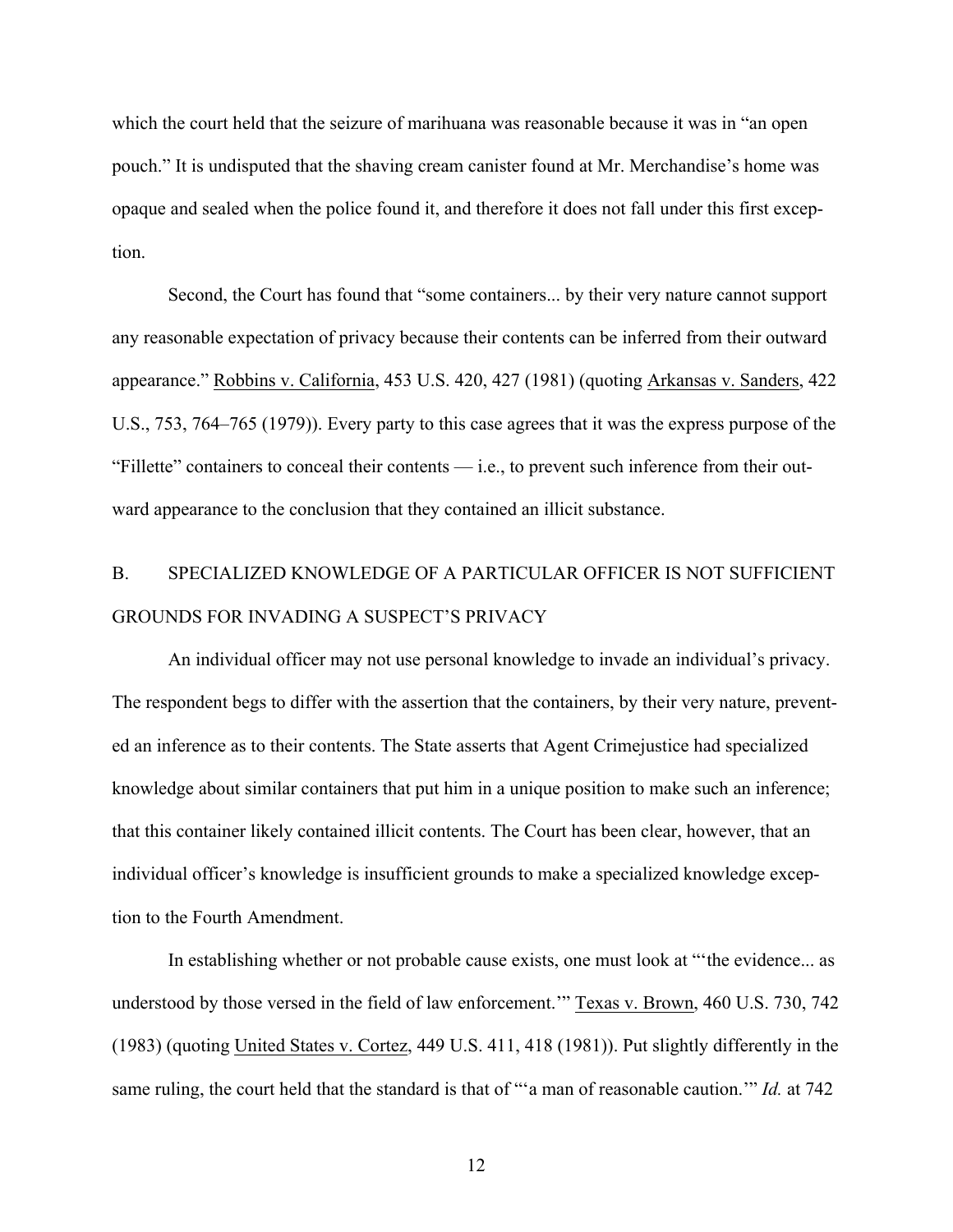(quoting Carroll v. United States, 267 U.S., 132, 162 (1925)). The bar, then, is not any particular individual officer's happenstance knowledge, but rather the training and experience of a reasonable law enforcement official. To that end, the majority opinion made special note of the fact that the arresting officer in Texas knew of the balloons like the one in the respondent's possessed not only from "previous narcotics arrests," but also from "discussions with other officers." *Id.* at 742. Furthermore, the court considered the fact that the officer could actually see "quantities of loose" white powder" in the respondent's glove box. *Id.* at 734. Finally, "a police department chemist" corroborated the assertion that the special use of these balloons was common knowledge to law enforcement officials. *Id.* at 743.

These various elements in Texas all go to support the assertion that the average "man of reasonable caution" would have found it likely that the respondent's balloon possessed an illegal substance. *Id.* at 742. Yet of the elements relied upon in Texas, only one is present in the case now before the Court. Namely, Agent Crimejustice testified that he had previously seen these shaving cans in at least fifteen other cases. R. at 06-15. There is no evidence that other officers knew that these containers often contained contraband (in fact, the other officer on the scene, Agent Loosecannon, explicitly stated that he did not suspect the container to contain drugs); there is no evidence that criminalistics experts have experience with such canisters; and there is no evidence that there was any other indication in the vicinity of the can that it held anything illegal. *Id.* at 06-19. As such, Agent Crimejustice's "specialized knowledge" is merely an idiosyncratic hunch. It has long been held by this court that the Fourth Amendment is fundamentally a right to privacy. Mapp v. Ohio, 367 U.S., 643, 652–653 (1961). That right is meaningless if, in justifying intrusions upon a citizen's privacy, individual law enforcement agents may rely upon pieces of trivial knowledge that a citizen would not reasonably expect an officer to possess.